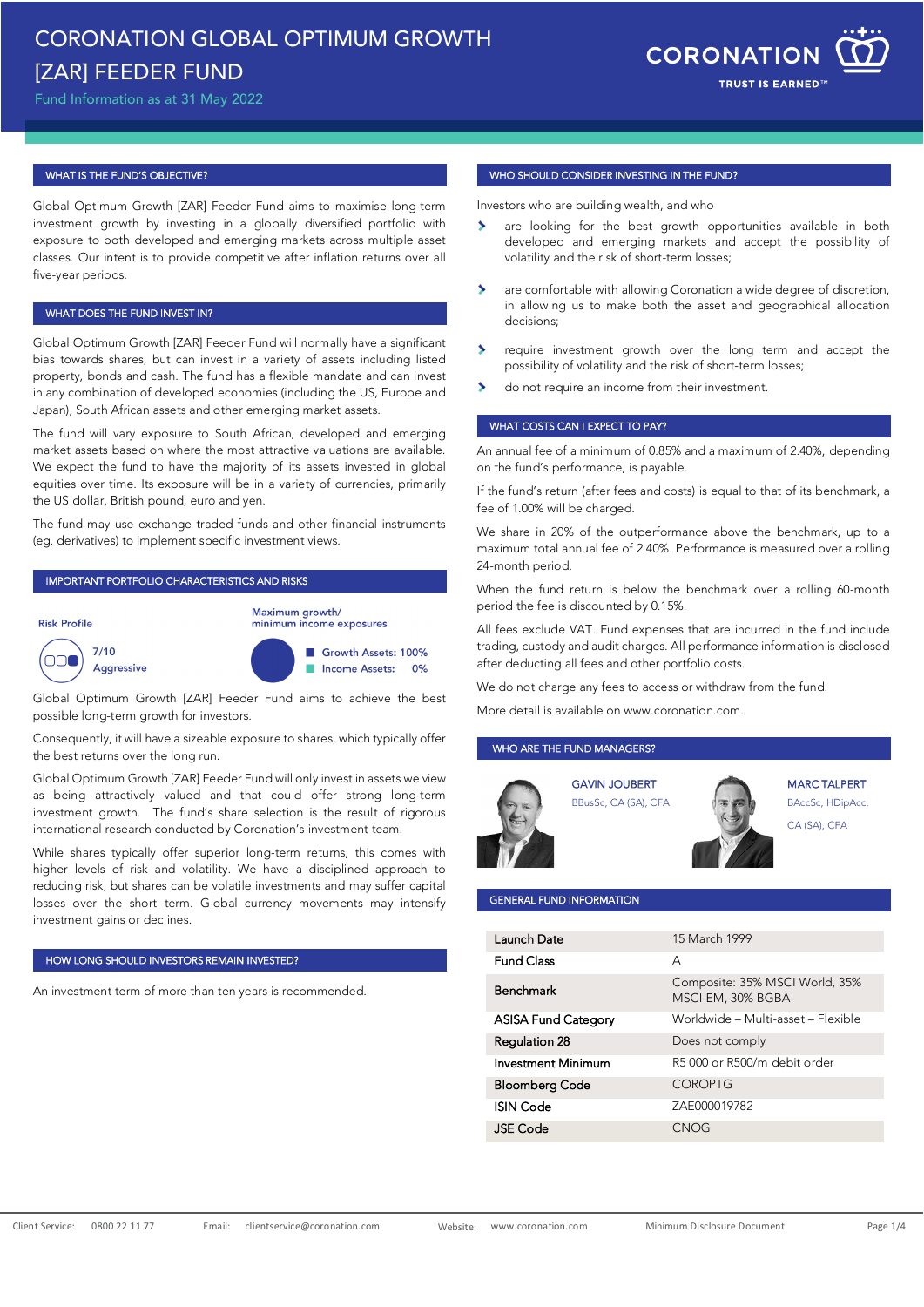# CORONATION GLOBAL OPTIMUM GROWTH [ZAR] FEEDER FUND

CLASS A as at 31 May 2022

| <b>ASISA Fund Category</b>   | Worldwide - Multi Asset - Flexible    |
|------------------------------|---------------------------------------|
| Launch date                  | 15 March 1999                         |
| <b>Fund size</b>             | R <sub>12.36</sub> billion            |
| <b>NAV</b>                   | 11991.54 cents                        |
| <b>Benchmark/Performance</b> | Composite: 35% MSCI World, 35% MSCI   |
| <b>Fee Hurdle</b>            | <b>EM. 30% BGBA</b>                   |
| <b>Portfolio manager/s</b>   | <b>Gavin Joubert and Marc Talpert</b> |
|                              |                                       |

# PERFORMANCE AND RISK STATISTICS

# GROWTH OF A R100,000 INVESTMENT (AFTER FEES)



### PERFORMANCE OVER VARIOUS PERIODS (AFTER FEES) (ZAR) TOP 10 HOLDINGS

|                              | <b>Fund</b> | Inflation | <b>Benchmark</b> |
|------------------------------|-------------|-----------|------------------|
| Since Launch (unannualised)  | 1423.9%     | 273.3%    | 1012.3%          |
| Since Launch (annualised)    | 12.5%       | 5.9%      | 11.0%            |
| Latest 20 years (annualised) | 11.1%       | 5.5%      | 10.6%            |
| Latest 15 years (annualised) | 8.5%        | 5.6%      | 9.7%             |
| Latest 10 years (annualised) | 11.3%       | 5.0%      | 11.8%            |
| Latest 5 years (annualised)  | 4.3%        | 4.4%      | 8.5%             |
| Latest 3 years (annualised)  | 2.0%        | 4.4%      | 8.6%             |
| Latest 1 year (annualised)   | $(16.8)\%$  | 6.1%      | (1.4)%           |
| Year to date                 | $(22.6)\%$  | 2.7%      | $(13.3)\%$       |
| <b>Annualised Deviation</b>  | 12.6%       | 1.5%      | 10.9%            |
| Sharpe Ratio                 | 0.35        | (1.51)    | 0.27             |
| Downside Deviation           | 7.3%        | 0.7%      | 5.8%             |
| Positive Months              | 62.9%       | 91.4%     | 62.9%            |
|                              | Fund        |           | Date Range       |

| Highest annual return | 51 1%   | Jan 2013 - Dec 2013 |
|-----------------------|---------|---------------------|
| Lowest annual return  | (31.5%) | Mar 2008 - Feb 2009 |

#### PERFORMANCE OVER VARIOUS PERIODS (AFTER FEES) (USD) INCOME DISTRIBUTIONS

|                              | <b>Fund</b> | <b>US CPI</b> | <b>Benchmark</b> |
|------------------------------|-------------|---------------|------------------|
| Since Launch (unannualised)  | 502.1%      | 76.2%         | 340.0%           |
| Since Launch (annualised)    | 8.1%        | 2.5%          | 6.6%             |
| Latest 20 years (annualised) | 8.5%        | 2.4%          | 8.0%             |
| Latest 15 years (annualised) | 2.9%        | 2.3%          | 4.1%             |
| Latest 10 years (annualised) | 4.7%        | 2.4%          | 5.2%             |
| Latest 5 years (annualised)  | 0.6%        | 3.5%          | 4.7%             |
| Latest 3 years (annualised)  | (0.3)%      | 4.2%          | 6.1%             |
| Latest 1 year (annualised)   | $(26.9)\%$  | 7.5%          | $(13.5)\%$       |
| Year to date                 | $(21.1)\%$  | 3.0%          | (11.7)%          |

# **CORONATION**

TRUST IS EARNED<sup>16</sup>

|                                            | 1 Year | 3 Year |
|--------------------------------------------|--------|--------|
| <b>Total Expense Ratio</b>                 | 1.89%  | 1.81%  |
| Fee for performance in line with benchmark | 0.96%  | 0.91%  |
| Adjusted for out/(under)-performance       | 0.60%  | 0.53%  |
| Fund expenses                              | 0.10%  | 0.15%  |
| <b>VAT</b>                                 | 0.23%  | 0.22%  |
| Transaction costs (inc. VAT)               | 0.14%  | 0.12%  |
| <b>Total Investment Charge</b>             | 2.03%  | 1.93%  |

#### PORTFOLIO DETAIL

#### EFFECTIVE ASSET ALLOCATION EXPOSURE

| Sector             | 31 May 2022 |
|--------------------|-------------|
| <b>Equities</b>    | 79.1%       |
| North America      | 32.3%       |
| Europe             | 21.4%       |
| Asia               | 13.1%       |
| South Africa       | 7.6%        |
| Latin American     | 4.8%        |
| <b>Commodities</b> | 2.8%        |
| Europe             | 2.8%        |
| <b>Real Estate</b> | 0.4%        |
| South Africa       | 0.1%        |
| Latin American     | 0.1%        |
| Europe             | 0.1%        |
| North America      | 0.1%        |
| <b>Bonds</b>       | 6.4%        |
| South Africa       | 6.4%        |
| Cash               | 11.3%       |
| <b>USD</b>         | 7.6%        |
| Other              | 3.8%        |
| <b>ZAR</b>         | 0.0%        |

| As at 31 Mar 2022            | % of Fund |
|------------------------------|-----------|
| JD.com Inc Adr               | 4.2%      |
| Canadian Pacific Railway Ltd | 3.8%      |
| Alphabet Inc                 | 3.4%      |
| Amazon Com Inc.              | 3.0%      |
| Prosus Na                    | 2.6%      |
| Capri Holdings Ltd           | 2.5%      |
| AngloGold Ashanti Limited    | 2.4%      |
| Canadian National Railway Co | 2.3%      |
| Microsoft Corp               | 2.3%      |
| Anglo American Plc           | 2.2%      |

# Declaration Payment **Amount** Dividend Interest 30 Sep 2019 01 Oct 2019 57.31 48.05 9.25 29 Mar 2019 01 Apr 2019 30.81 26.96 3.85 28 Sep 2018 01 Oct 2018 69.10 67.56 1.54 29 Sep 2017 02 Oct 2017 15.67 13.67 2.00

# MONTHLY PERFORMANCE RETURNS (AFTER FEES) (ZAR)

| <b>THE REAL PROPERTY OF THE CONTROL TENT ELOY (LANS</b> |           |           |           |           |        |      |        |        |           |           |            |           |         |
|---------------------------------------------------------|-----------|-----------|-----------|-----------|--------|------|--------|--------|-----------|-----------|------------|-----------|---------|
|                                                         | Jan       | Feb       | Mar       | Apr       | Mav    | Jun  | Jul    | Aua    | Sec       | Oct       | <b>Nov</b> | Dec       | YTD     |
| <b>Fund 2022</b>                                        | $(8.1)$ % | (2.9)%    | (7.5)%    | $(4.5)\%$ | (1.7)% |      |        |        |           |           |            |           | (22.6)% |
| <b>Fund 2021</b>                                        | .7%       | $(0.5)$ % | $(1.8)\%$ | $.0\%$    | (4.6)% | 3.4% | (0.3)% | (0.7)% | $(0.8)$ % | 5.8%      | 0.6%       | $(0.6)$ % | 2.9%    |
| <b>Fund 2020</b>                                        | 5.4%      | (2.8)%    | 2.2%      | $11.1\%$  | (1.7)% | 3.8% | 3.3%   | 4.2%   | (4.1)%    | $(3.5)\%$ | 2.7%       | 0.1%      | 21.6%   |

Client Service: 0800 22 11 77 Email: clientservice@coronation.com Website: www.coronation.com Minimum Disclosure Document Page 2/4

Issue date: 2022/06/09 **Please refer to page 4 of the Comprehensive Fact Sheet for important additional infomation, including change in cost disclosures.**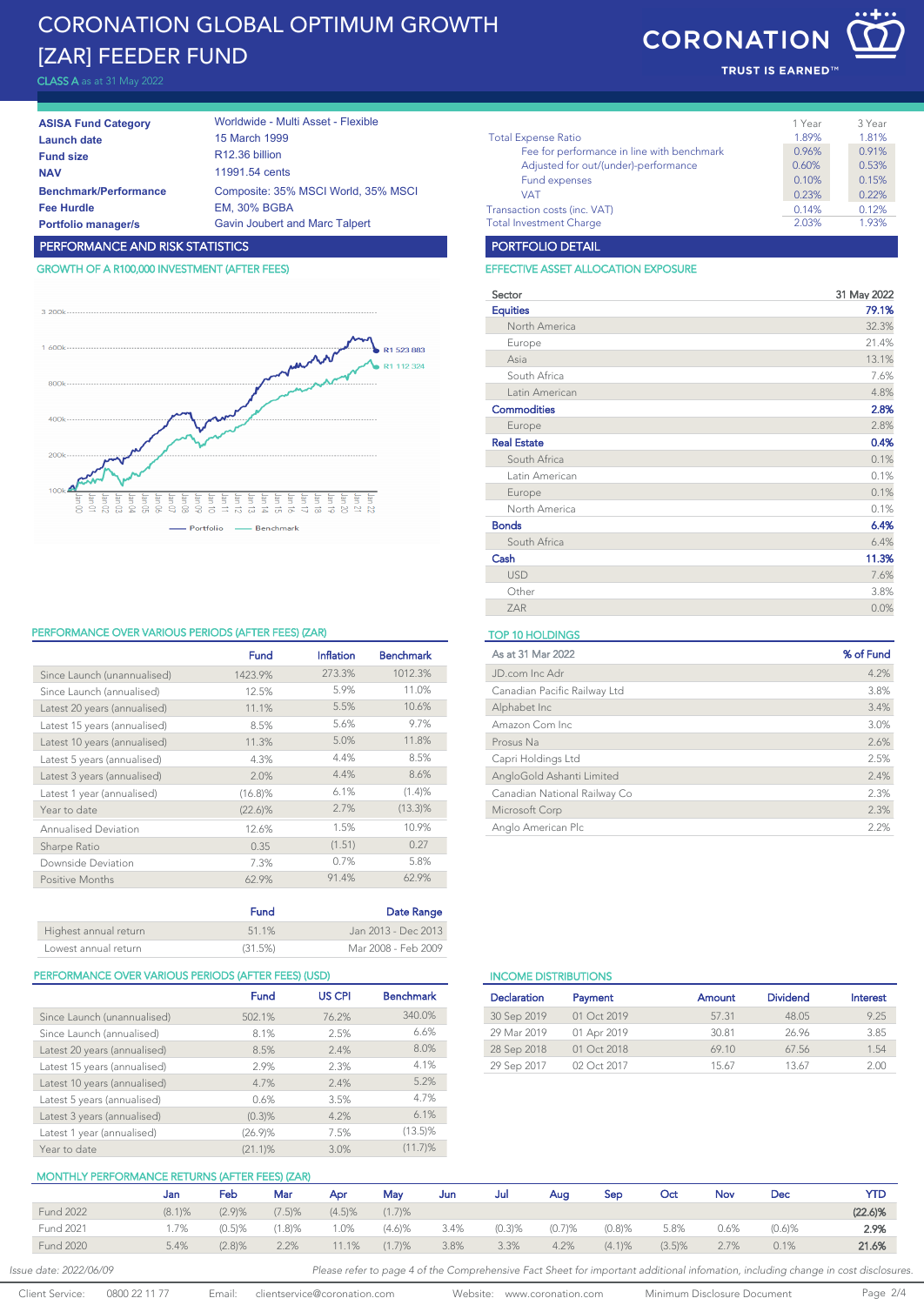Quarterly Portfolio Manager Commentary

#### *Please note that the commentary is for the retail class of the Fund.*

The Fund declined by 10.0% in USD in the first quarter of 2022 (Q1-22), which translates into a decline of 17.5% in ZAR as the bulk of the Fund's exposure is in non-ZAR denominated assets. There were a number of drivers behind this very disappointing performance, including weak global equity markets and ZAR strength (+9.2%). In addition, the Fund had 3.6% exposure to Russian stocks prior to the Ukranian invasion, with more than 50% of this being in Magnit, the second-biggest food retailer in the region. As it stands today, we have written these assets down to zero, but retain ownership, and are monitoring the fluid situation to drive the best outcome for our clients.

We are acutely aware of the more recent poor absolute returns generated by the Fund, but we believe that the collection of assets held in the portfolio still offers very compelling long-term risk-adjusted returns with which to deliver on the Fund's goal of compounding capital well ahead of inflation. The weighted average equity upside of the Fund is currently 73%, which is one of the highest levels since inception. Over the past five years, the Fund has generated a positive return of 6.8% per annum (p.a.), 12.3% p.a. over 10 years, and 12.9% p.a. since inception over 20 years ago.

The first quarter of 2022 has been event filled, the most notable of which has been the horrific invasion of Ukraine by Russia. This has caused both untold human suffering, along with being a hugely disruptive force to multiple commodity markets due to the role played by both Russia and Ukraine in the production of various commodities. This is further exasperating global inflation concerns, with inflation levels across the world now at levels not seen for decades. It has also brought about global instability, and heightened nationalism with the impact of geopolitics on financial markets being at a level not seen in years. This creates a backdrop of increased uncertainty and lower visibility, which both contribute towards increased market volatility. Environments like this also create opportunity that can be taken advantage of by leveraging our deep research and long-term orientated investment philosophy.

The long-term impact of the Ukraine invasion, how it ultimately gets resolved and the role China plays in this, all have potential long-term consequences for the world order, and structural trend of globalisation, which has been a material contributor to overall economic growth globally for three decades. Due to numerous contributing factors, there is an incredible amount of complexity in making a call on whether the globalisation trend is over, but it is a topic we remain aware of due to the historic deflationary impact on global goods production, which made goods more affordable for millions of consumers. Should this trend reverse, the structural implications on global inflation need to be considered due to the important role inflation plays on real return outcomes for investors.

These considerations and associated risks are embedded in the Fund's portfolio construction to deliver the best risk-adjusted returns. The outcome of this is that the Fund is exposed to a diversified basket of companies with distinct and different long-term growth drivers – for example, around 45% of the Fund is invested in diverse categories, such as US large cap internet (13% of Fund), China internet (11% of Fund), luxury and sporting goods (7% of Fund), North American railroads (6% of Fund), mining, including oil (6% of Fund), and gold equities (3% of Fund).

We continue to focus a lot of time on China, with the Fund having about 12% exposure to Chinese assets. We continue to feel these assets are very attractively priced, but acknowledge the risks, most notably the autocratic leadership along with the continued regulatory intervention, but note the government has recently made positive comments regarding the support of capital markets and the need for more predictable and coordinated regulatory intervention. Prosus/Naspers (indirect exposure to Tencent) and JD.com continue to make up just under 70% of this Chinese exposure, and 8.5% of the portfolio in total.

During the quarter, the largest positive contributors were SA government bonds (+12%, 0.59% positive impact), Canadian Pacific Railway (+15%, 0.51% positive impact), Anglo American (+34%, 0.38% positive impact) and Sendas (+45%, 0.33% positive impact). The largest negative contributors were Magnit (-99%, 2.53% negative impact), Naspers (-34%, 1.56% negative impact), Delivery Hero (-60%, 1.14% negative impact) and Yandex (-99%, 1.12% negative impact).

There is a material difference between how Magnit was priced in its London listing before trading was halted (and where it is still halted) and how it is now being priced on the Moscow Exchange (where trading has now resumed). In London, there was significant selling on the day of the invasion and the few days that followed. A large part of this selling was clearly 'get out at any cost' selling, which resulted in Magnit closing at \$0.012 a share in London before trading was halted. This values the entire company at \$6m. Magnit, in our view, should generate around \$500m of free cash flow (FCF) this year, putting the company on a FCF yield of 8,333%. In contrast, on the Moscow exchange, Magnit is now almost back to its pre-invasion share price, valuing the business at \$5bn (a 10% FCF yield). Whether the Moscow price is artificial can be debated (as foreign investors can't yet participate in the market), but the fact remains that there is good volume being traded between willing local buyers and sellers. We don't know whether the London price (that Magnit is basically worth 0) or the Moscow price (that Magnit is worth \$5b) is right, or if the answer is somewhere in between. But we do believe that from an operational point of view, Magnit will continue to do well (selling basic essential goods (food) and taking market share from weaker operators), and as we have written down the value to 0, there is now only upside optionality.

The performance of Naspers was impacted by the discount to its net asset value (NAV) widening materially in the quarter from ~40% to ~60%. They had ~4% of NAV exposed to Russian assets, along with owning (outside of Tencent) primarily loss-making internet assets, which have derated globally both of these factors most likely contributed to the widening of the discount. We retain our views that Tencent is attractive in its own right and that the non-Tencent assets have and continue to create value for the group (as evidenced by our assessment of the 12% p.a. Internal Rate of Return (IRR) generated by non-Tencent assets over a 17-year period). It should also be noted that management have made public comments that all structural solutions are being considered at these extreme discount levels.



Delivery Hero (offering food take-out delivery in 72 countries) is both an underlying investment of Prosus/Naspers (with them owning ~27% of the asset) and an outright shareholding by the Fund. Delivery Hero's share price came under significant pressure post their Q4-21 results, which disappointed from a near-term probability standpoint, with the business incurring higher-thanexpected losses. The latter was primarily driven by their investments in on-demand grocery. This was further exasperated by the group's high debt levels, which saw them still generate negative free cash flow. While these issues are real, we believe they are more transitory in nature and have provided a compelling opportunity to increase our exposure to the asset. Management has numerous levers to pull to drive profitability higher longer term, and this is already happening in more mature markets, providing evidence that the model is working. The business still has a leadership position in markets accounting for 95% of their gross merchandise value (GMV), with the industry still nascent. This is due to low order frequencies that continue to improve, as shown by customer cohort data indicating spend per individual customer increases in excess of 2x over a two-year period. This illustrates both loyalty and demand for the service. As growth investments normalise, we feel the FCF potential of the business will become apparent, and the current valuation is extremely compelling in our view.

The Fund ended the quarter with 79.4% net equity exposure, slightly higher than the exposure on 31 December 2021, as we bought attractive stocks selectively. Post quarter end, the exposure has come down to around 74%, primarily as a result of buying more protection (put options), mainly in Europe, where the risks are increasing in our view. The put option protection at the time of writing was 14.2% of Fund (effective), which is at the very high-end of where it has been historically. This is given the above-normal risks and a resultant wider range of potential outcomes we see in the world right now. Our negative view on global bonds remained unchanged, but as rates have begun to rise, we will be on the lookout for opportunities. However, we still do not feel that global bonds look attractive yet, and do not compensate you for the risks undertaken, which are increasing due to inflation and rising interest rates. We do, however, continue to hold South African government bonds (SAGBs) that now represent 6.2% of Fund. Our view on the SA fiscal situation has improved somewhat, which, coupled with the fact that we are receiving a ~10% yield on these bonds, is attractive in our view. Furthermore, considering that inflation within SA remains controlled, the real yields of SAGBs are among the highest in the world.

The Fund continues to have a physical gold position of 2.8%, a 2.4% holding in AngloGold Ashanti, and a 0.4% holding in Gold Fields, amounting to just under 6% in total gold exposure. The gold price is up 7% in US dollars for the first quarter, and we continue to hold the position for its diversifying properties in what we characterise as a low visibility world with increasingly visible inflation and geopolitical risks. AngloGold Ashanti has performed well more recently (+49% in the past six months) but remains attractive due to the likelihood of operational improvements under the newly appointed CEO, which should lead to improved business performance, with the business trading on a 12 price-earnings ratio. The balance of the Fund is invested in cash, largely offshore.

As the outlook for the future remains uncertain and hard to predict, we take comfort in the fact that the Fund holds a collection of businesses that we feel are attractively priced and can operate in what we deem a highly complex and fast-changing environment with elevated inflation and geopolitical risks. Also, because the Fund is a multi-asset flexible fund, we have access to additional tools with which to take advantage of dislocations in the market, along with risk control measures such as put options. Current index put option exposure is 14% (effective) and over 30% (nominal), as a percentage of Fund, which will shield the Fund somewhat should there be a significant drawdown in equity indices.

Notable increases in position sizes during the quarter were Alphabet, Amazon, Microsoft, and Delivery Hero. We have selectively increased our exposure to big technology companies (as mentioned above) due to their attractive valuations relative to their growth prospects, which are supported by structural growth drivers that should remain in place even through macro volatility or weakness.

There remains an elevated number of unknowns today compared to the past due to a potential structural change in inflation rates across the globe, along with geopolitics bringing about another element of risk. We remain aware of these risks, and they are factored into our portfolio construction, but the primary focus remains bottom-up analysis of individual businesses. Against this uncertain backdrop, we remain positive on the outlook for the Fund, which has been built bottom up, with a collection of attractively priced assets to provide diversification to achieve the best risk-adjusted returns going forward in a variety of future scenarios.

#### **Portfolio managers**

**Gavin Joubert and Marc Talpert** as at 31 March 2022